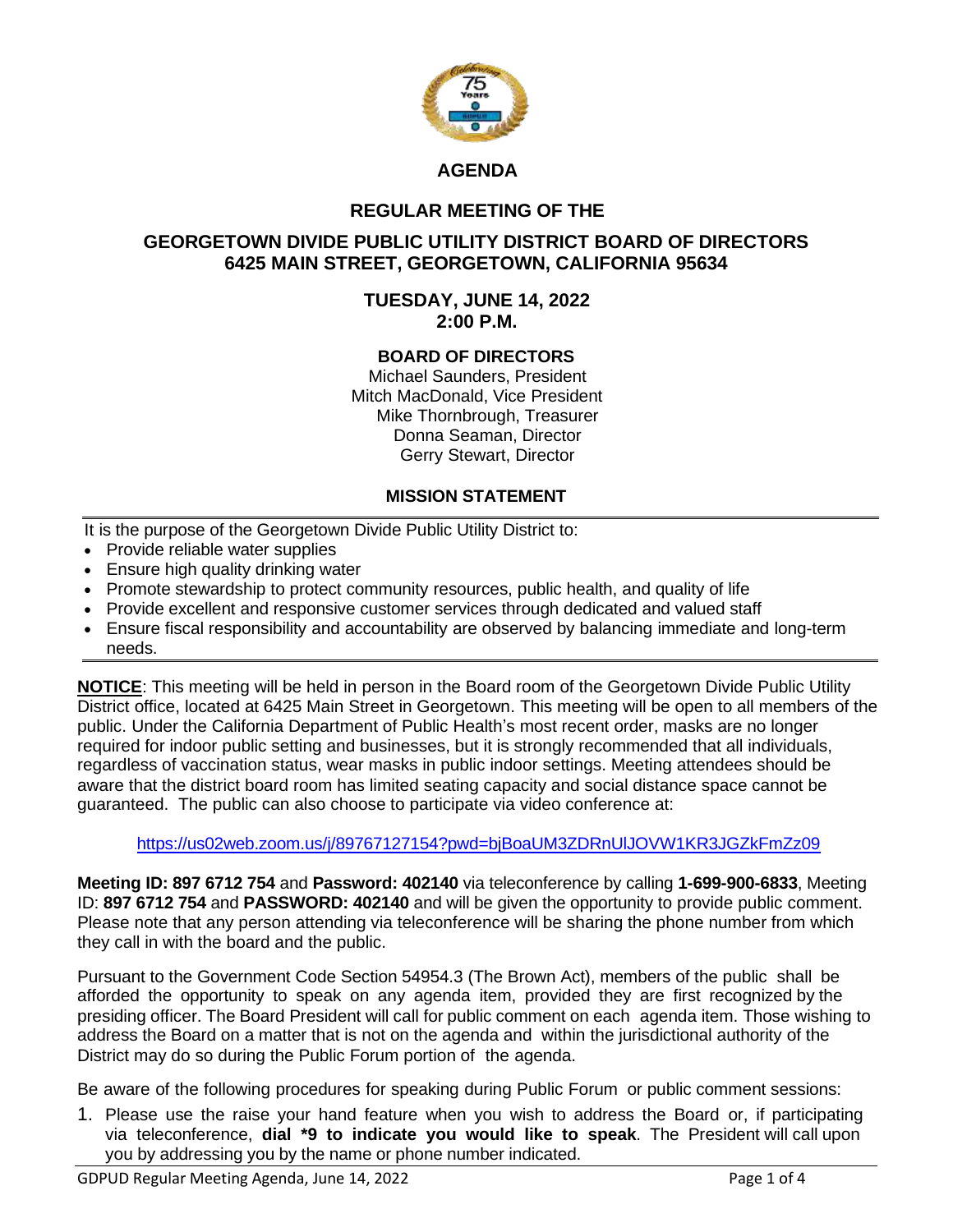- 2. Comments are to be directed only to the Board.
- 3. The Board will not entertain outbursts from the audience.
- 4. There is a three-minute time limit per speaker.
- 5. The Board is not permitted to take action on items addressed under Public Forum.
- 6. Disruptive conduct shall not be permitted.
- 7. Persistence in disruptive conduct shall be grounds for removal of that person's privilege of address.

The Board President is responsible for maintaining an orderly meeting.

# **1. CALL TO ORDER, ROLL CALL, AND PLEDGE OF ALLEGIANCE**

# **2. ADOPTION OF AGENDA**

# **3. PUBLIC FORUM (ONLY ITEMS THAT ARE NOT ON THE AGENDA)**

**4. CONSENT CALENDAR** – Any member of the public may contact a Board member prior to the meeting to request that an item be pulled from the Consent Calendar

#### A. **Approval of Minutes**

- **1.** Regular Board Meeting of April 12, 2022
- **2.** Special Board Meeting of April 26, 2022 (Joint Budget Workshop)
- **3.** Regular Board Meeting of May 10, 2022
- **4.** Special Meeting of May 19, 2022 (Closed Session)

## B. **Consider Authorizing the District to Conduct Meetings by Teleconference during the Period July 1 – July 31, 2022, as provided by Assembly Bill 361.**

**Possible Action:** Approve Resolution 2022-XX authorizing the District to continue teleconference meetings during the period July 1 to July 31, 2022.

## **5. FINANCIAL REPORTS**

- A. Budget to Actuals Report
- B. Pooled Cash Report
- C. Monthly Check Report

## **6. INFORMATIONAL ITEMS**

- A. **Board Reports**
- B. **Legislative Liaison Report**
- C. **General Manager's Report**
- D. **Operation Manager's Report**
- E. **Water Resources Report**

## **7. COMMITTEES**

- A. **Finance Committee – Steve Miller, Chair**
- B. **Irrigation Committee – Ray Griffiths, Chair**
- C. **Ad Hoc Grant Writing Committee – Director Saunders**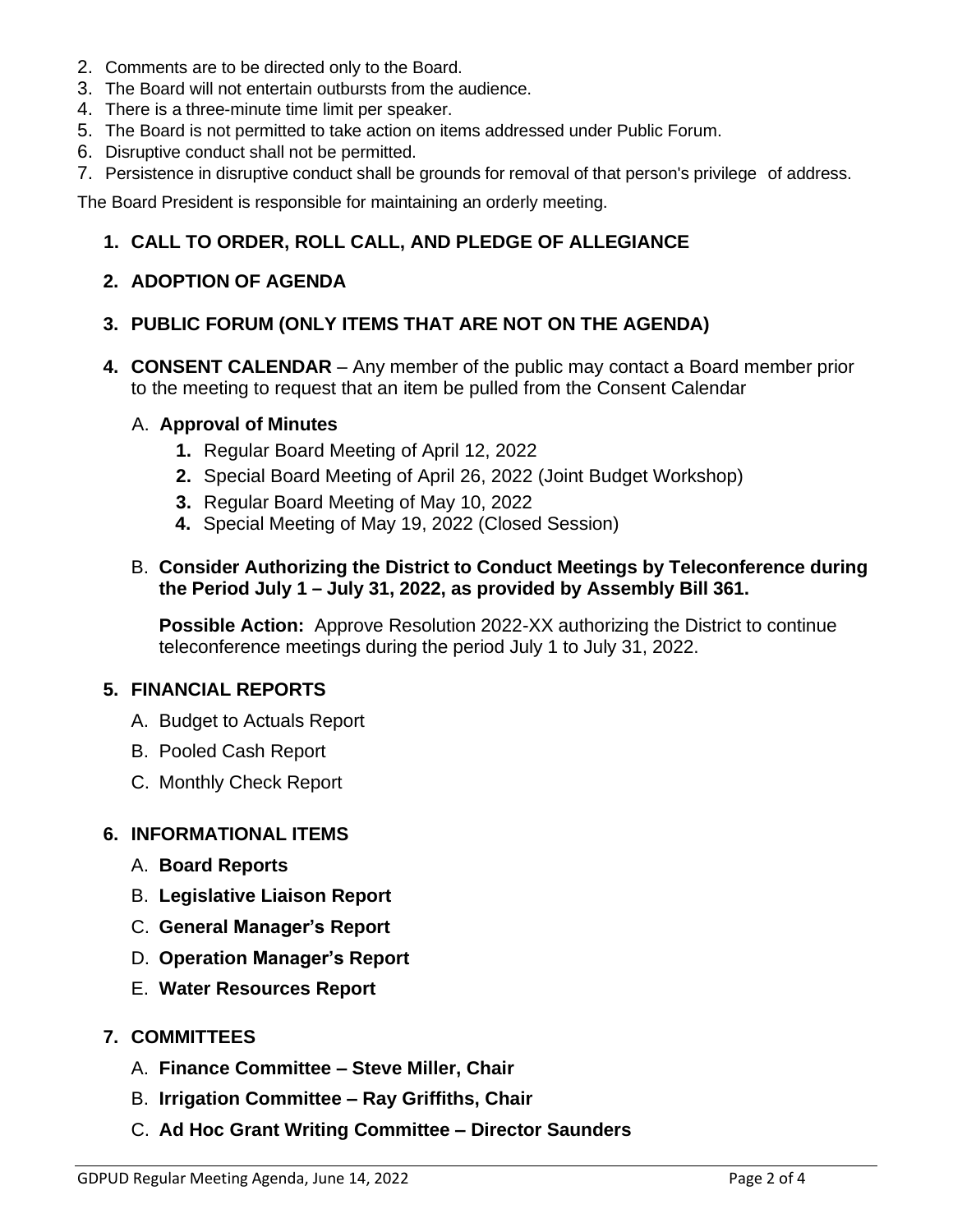- D. **Ad Hoc Committee for Policy Manual – President Saunders and Director Seaman**
- E. **Ad Hoc Committee for the Audit Committee – Director Saunders and Director Thornbrough.**
- F. **Ad Hoc Labor Negotiation Committee – President Saunders and Director Thornbrough**

# **8. OLD BUSINESS**

A. **Receive Update on Refill Agreement by Western Hydrologics, Consultant.**

**Possible Action:** Receive update and provide Staff direction.

B. **Consider Adoption of Final FY 2022-23 Operating Budget and Capital Improvement Plan**

**Possible Action:** Adopt Resolution 2022-XX Approving Final Budget and Resolution 2022-XX Approving the Capital Improvement Plan.

# **9. NEW BUSINESS**

# A. **Receive Presentation on Energy Management by Terra Verde**

**Possible Action:** Receive presentation and provide Staff direction.

B. **Receive Drought Update and Report on SWRCB Emergency Water Conservation Regulation and Consider Implementing a Water Warning for the District** 

**Possible Action:** Adopt Resolution 2022-XX to implement a drought water warning for the District, and provide additional Staff direction, if necessary.

**C. Consider Extending the Rate Freeze to the End of the Year**

**Possible Action:** Adopt Resolution 2022-XX approving the extension of the rate freeze to the end of the calendar year.

**D. Consider Adopting Updated Schedules for Capital Facility Charges and Meter Installation Fees**

**Possible Action:** Adopt Resolution 2022-XX approving updated Capital Facility Charges and Resolution 2022-XX approving meter installation fees.

## **E. Consider Authorizing the General Manager to Execute a Professional Services Agreement for Consultant Services for the Auburn Lake Trails Wastewater Permit Application**

**Possible Action:** Adopt Resolution 2022-XX authorizing the General Manager to execute a PSA for consultant services for the ALT Wastewater Permit Application

F. **Consider Approving Issuance of Request for Qualifications (RFQ) of a CEQA Consultant**

**Possible Action:** Adopt Resolution 2022-XX authorizing the General Manager to issue an RFQ.

**G. Consider Approving Costs Related to the District's Participation in the Garden Valley 4th of July Parade and Community Event Booth** 

**Possible Action:** Adopt Resolution 2022-XX Approving Costs for District participation in the Garden Valley 4<sup>th</sup> of July Parade and Community Event